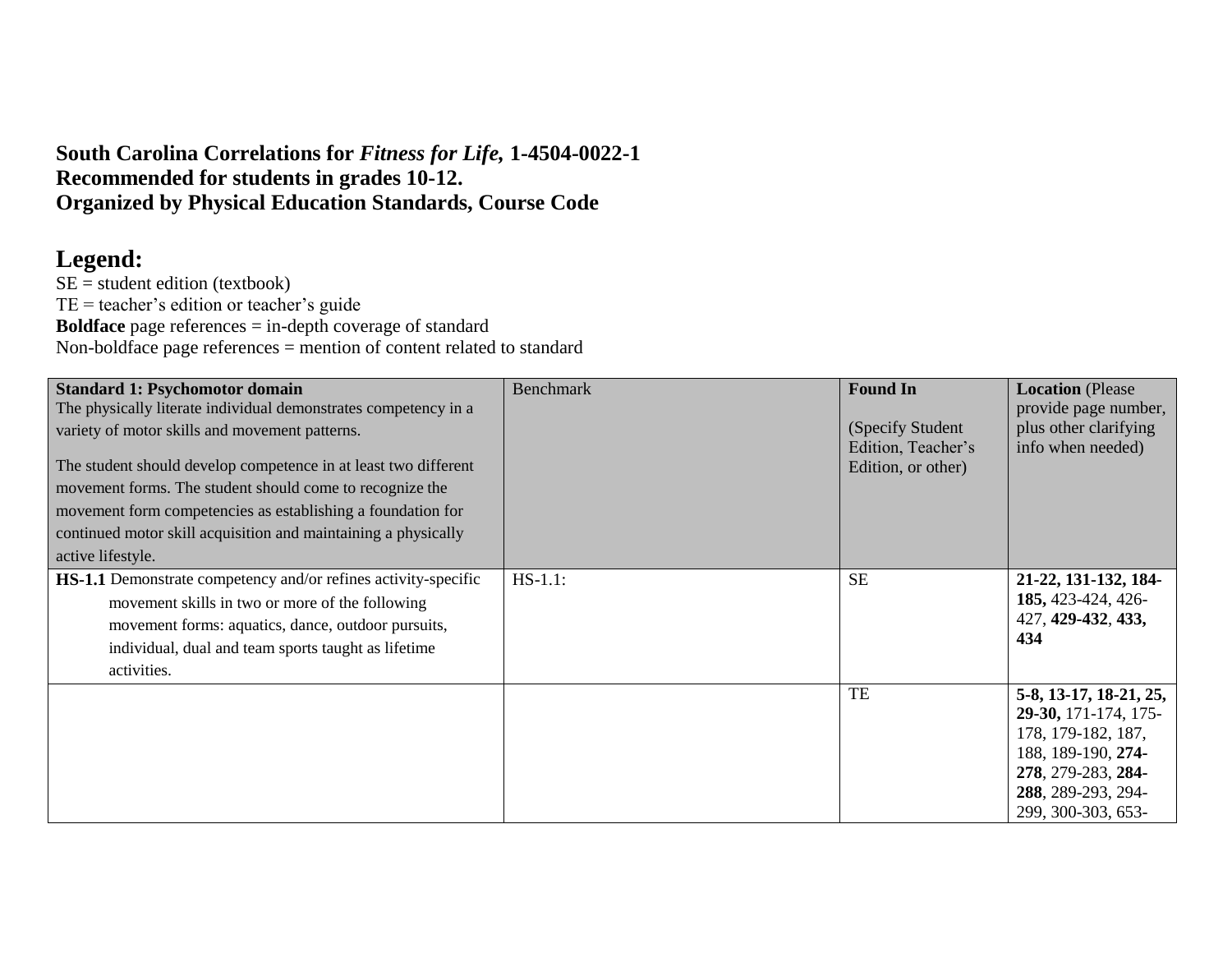|                                                                                                                                                                |           |           | 655, 656-658, 659-<br>661, 662-666, 667-<br>669, 672-673, 674-<br>675, 676                                                                                                                                                                 |
|----------------------------------------------------------------------------------------------------------------------------------------------------------------|-----------|-----------|--------------------------------------------------------------------------------------------------------------------------------------------------------------------------------------------------------------------------------------------|
| H-1.2 Demonstrate competency in one or more specialized skills<br>in health-related fitness activities (for example, yoga,<br>strength training, or Crossfit). | $H-1.2$ : | <b>SE</b> | 21-22, 131-132, 184-<br>185, 423-424, 426-<br>427, 429-432, 433,<br>434                                                                                                                                                                    |
|                                                                                                                                                                |           | TE        | 5-8, 13-17, 18-21, 25,<br>29-30, 171-174, 175-<br>178, 179-182, 187,<br>188, 189-190, 274-<br>278, 279-283, 284-<br>288, 289-293, 294-<br>299, 300-303, 653-<br>655, 656-658, 659-<br>661, 662-666, 667-<br>669, 672-673, 674-<br>675, 676 |

| <b>Standard 2: Cognitive Domain</b><br>The physically literate individual demonstrates knowledge of<br>concepts, principles, strategies and tactics related to movement and<br>performance.<br>The student should learn to analyze motor performance and to use<br>that information to improve his or her own performance. The<br>student should use cognitive information to understand and<br>enhance his or her motor skill acquisition and performance and to<br>design a personal fitness program. | Benchmark | <b>Found In</b><br>(Specify Student)<br>Edition, Teacher's<br>Edition, or other) | <b>Location</b> (Please<br>provide page number,<br>plus other clarifying<br>info when needed) |
|---------------------------------------------------------------------------------------------------------------------------------------------------------------------------------------------------------------------------------------------------------------------------------------------------------------------------------------------------------------------------------------------------------------------------------------------------------------------------------------------------------|-----------|----------------------------------------------------------------------------------|-----------------------------------------------------------------------------------------------|
| HS-2.1 Apply the terminology associated with exercise and<br>participation in selected individual, dual and team sports<br>taught as lifetime activities.                                                                                                                                                                                                                                                                                                                                               | $HS-2.1$  | <b>SE</b>                                                                        | 5-7, 131-132, 137-<br>141, 175-180, 182-<br>183, 241, 428, 429-                               |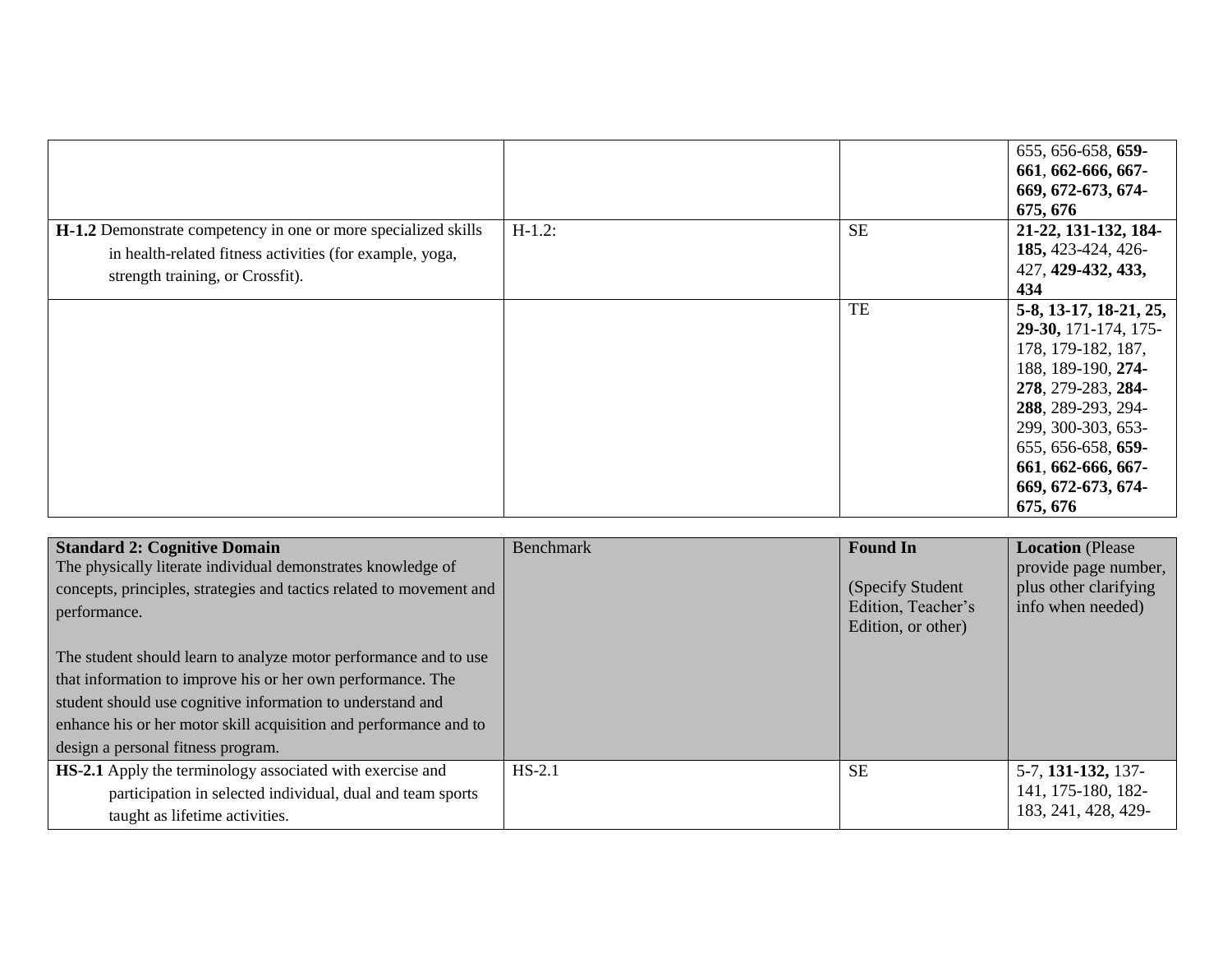|                                                                   |          |                        | 432, 433, 443-449         |
|-------------------------------------------------------------------|----------|------------------------|---------------------------|
|                                                                   |          | TE                     | 2-4, 179-182, 203-        |
|                                                                   |          |                        | 206, 274-278, 279-        |
|                                                                   |          |                        | 283, 662-666, 685-        |
|                                                                   |          |                        | 690                       |
| HS-2.2 Use movement, concepts, and principles (for example,       | $HS-2.2$ | $\overline{\text{SE}}$ | 5-7, 19-23, 24-25, 34-    |
| force, motion, and rotation) to analyze and improve               |          |                        | 35, 113, 131-132,         |
| performance of self and/or others).                               |          |                        | 141-142, 184-185,         |
|                                                                   |          |                        | 249, 273-275, 437-        |
|                                                                   |          |                        | 441, 442, 452, 467        |
|                                                                   |          | TE                     | 2-4, 5-8, 187, 189-       |
|                                                                   |          |                        | 190, 203-206, 289-        |
|                                                                   |          |                        | 293, 355-357, 392-        |
|                                                                   |          |                        | 395, 682-684, 694-        |
|                                                                   |          |                        | 696, 704-706, 717-        |
|                                                                   |          |                        | 720                       |
| HS-2.3 Collect, analyze, and assess his or her own health-related | $HS-2.3$ | <b>SE</b>              | 5-7, 11-16, 34-35, 36-    |
| physical fitness data through a state approved standardized       |          |                        | 42, 53-56, 57-60, 66,     |
| fitness test (for example, Fitnessgram).                          |          |                        | 103, 106-107, 142,        |
|                                                                   |          |                        | 143, 157, 159-160,        |
|                                                                   |          |                        | 161-162, 165-169,         |
|                                                                   |          |                        | 172, 208-209, 210-        |
|                                                                   |          |                        | 217, 218-224, 241,        |
|                                                                   |          |                        | 248, 250, 258-260,        |
|                                                                   |          |                        | 282-285, 334-335          |
|                                                                   |          | TE                     | $2-4$ , 13-17, 37-40, 48- |
|                                                                   |          |                        | 51, 69-71, 79-82,         |
|                                                                   |          |                        | 140-142, 143-146,         |
|                                                                   |          |                        | 150-153, 156, 157,        |
|                                                                   |          |                        | 158, 160, 161, 179-       |
|                                                                   |          |                        | 182, 189-190, 203-        |
|                                                                   |          |                        | 206, 215-218, 222-        |
|                                                                   |          |                        | 223, 236-238, 239-        |
|                                                                   |          |                        | 241, 243-247, 248-        |
|                                                                   |          |                        | 253, 266-267, 328,        |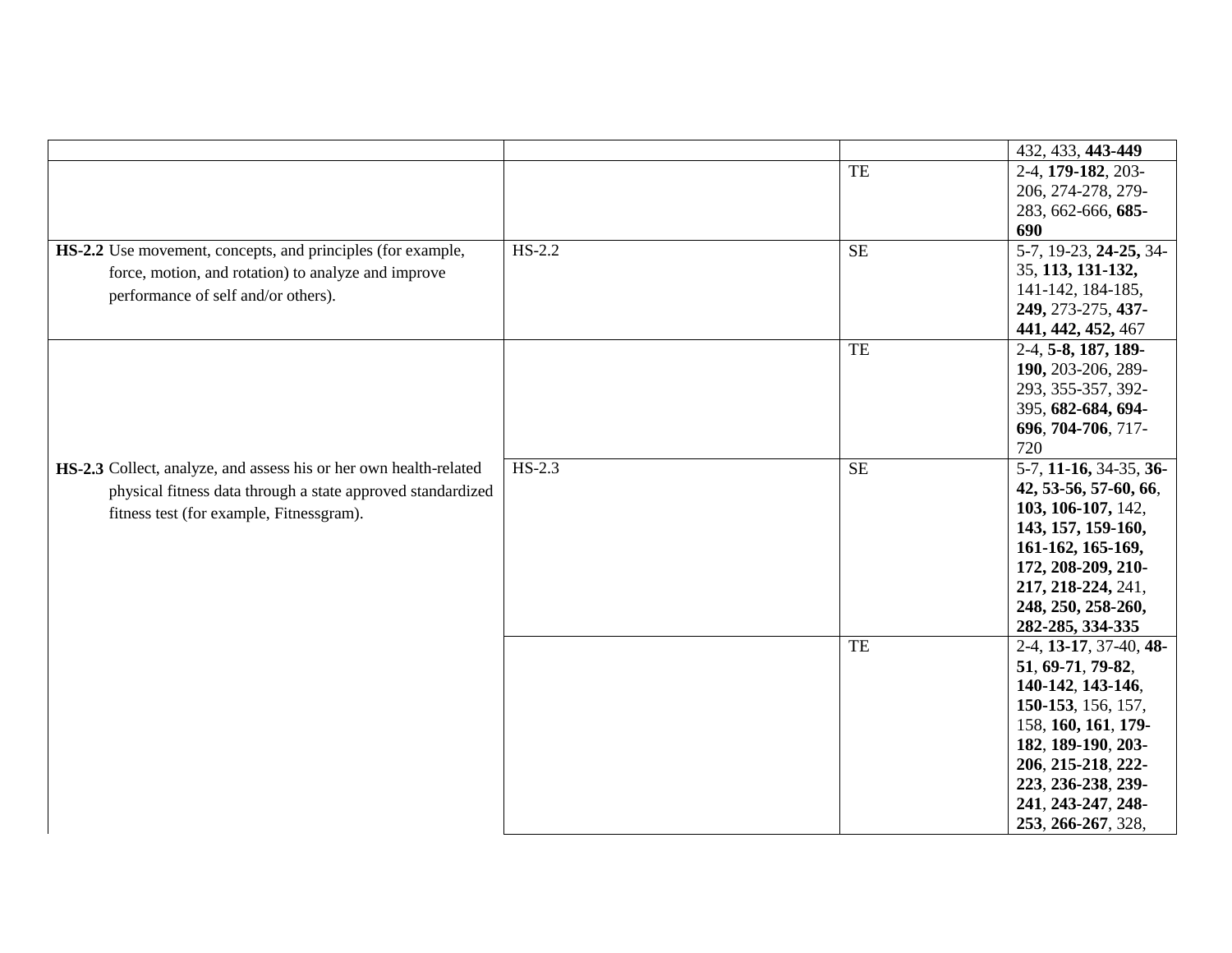|                                                                                                                                                                                                                                                       |          |                            | 341-342, 368-371,<br>377, 392-395, 405,<br>407-410,                                                                                                                        |
|-------------------------------------------------------------------------------------------------------------------------------------------------------------------------------------------------------------------------------------------------------|----------|----------------------------|----------------------------------------------------------------------------------------------------------------------------------------------------------------------------|
| HS-2.4 Design a long-term personal fitness plan based on FITT<br>(frequency, intensity, type, and time) training principles to<br>improve or maintain health-related physical fitness (for<br>example, plans a summer personal conditioning program). | $HS-2.4$ | <b>SE</b>                  | 34-35, 36-42, 53-56,<br>57-60, 61-64, 66, 67-<br>68, 144-147, 150,<br>186-192, 195, 218-<br>226, 241, 266-268,<br>270, 278-280, 286-<br>291, 292-297, 299,<br>327-333, 342 |
|                                                                                                                                                                                                                                                       |          | $\ensuremath{\mathsf{TE}}$ | 69-71, 72-74, 75-78,<br>83-85, 86, 87-89, 90-<br>91, 97-98, 99-101,<br>140-142,143-146,<br>147-149, 154-156,<br>157, 158, 159, 160,<br>183-186, 203-206,                   |
|                                                                                                                                                                                                                                                       |          |                            | 207-211, 219-221,<br>224-225, 279-283,<br>302-303, 304-305,<br>396-400, 469-472,<br>473-476, 477-478,<br>479-481, 482-484,<br>485-488, 492-493,<br>494-496                 |

| <b>Standard 3: Psychomotor Domain</b>                                | <b>Benchmark</b> | Found In           | Location (Please      |
|----------------------------------------------------------------------|------------------|--------------------|-----------------------|
| The physically literate individual achieves and maintains a health-  |                  |                    | provide page number,  |
| enhancing level of physical activity and fitness.                    |                  | (Specify Student)  | plus other clarifying |
|                                                                      |                  | Edition, Teacher's | info when needed)     |
| The student should learn to choose—and, on a regular basis, to       |                  | Edition, or other) |                       |
| participate in—physical activities that enable him or her to achieve |                  |                    |                       |
| and maintain a health-enhancing level of physical fitness. The       |                  |                    |                       |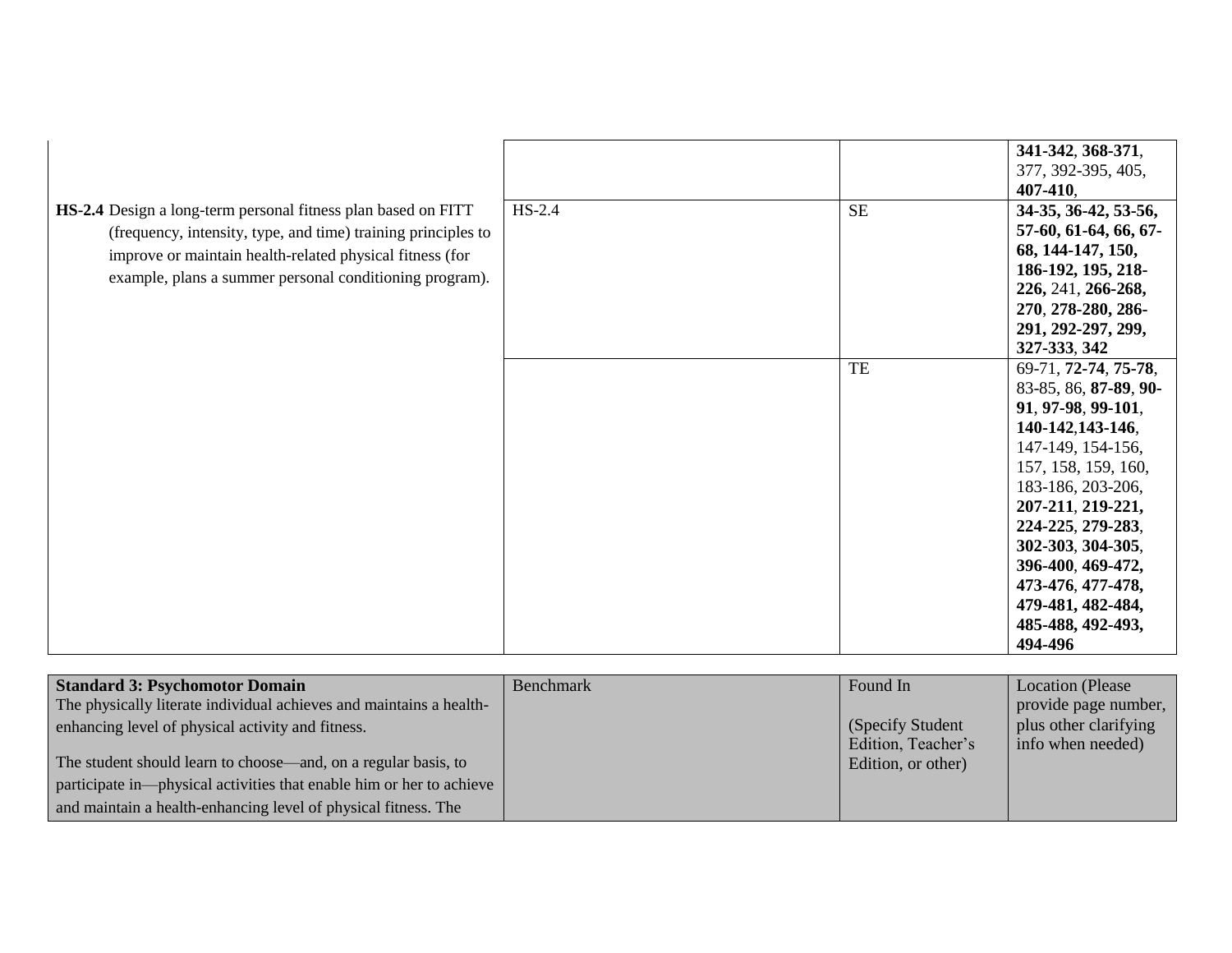| student should come to feel empowered to assume an active role in       |          |           |                                        |
|-------------------------------------------------------------------------|----------|-----------|----------------------------------------|
| managing his or her participation in physical activity now and          |          |           |                                        |
| throughout future years.                                                |          |           |                                        |
| <b>HS-3.1</b> Monitor his or her own participation in physical activity | $HS-3.1$ | <b>SE</b> | 11-16, 24-25, 32-35,                   |
| (for example, measures through the use of a pedometer,                  |          |           | 57-60, 100-101, 103,                   |
| heart-rate monitor, and physical activity log).                         |          |           | 106-107, 112-113,                      |
|                                                                         |          |           | 144-147, 150, 165-                     |
|                                                                         |          |           | 169, 172, 184-185,                     |
|                                                                         |          |           | 186-192, 195, 210-                     |
|                                                                         |          |           | 217, 258-260, 282-                     |
|                                                                         |          |           | 285, 334-335                           |
|                                                                         |          | TE        | 25, 26, 27-28, 29, 30,                 |
|                                                                         |          |           | 44-47, 48-51, 52-54,                   |
|                                                                         |          |           | 58-59, 60-61, 74, 75-                  |
|                                                                         |          |           | 78, 79-82, 83-85, 90-                  |
|                                                                         |          |           | 91, 92-93, 120-123,                    |
|                                                                         |          |           | 147-149, 150-153,                      |
|                                                                         |          |           | 154-156, 161, 179-                     |
|                                                                         |          |           | 182, 183-186, 211-                     |
|                                                                         |          |           | 214, 215-218, 219-                     |
|                                                                         |          |           | 221, 227-228, 237,                     |
|                                                                         |          |           | 238, 239-242, 243-                     |
|                                                                         |          |           | 247, 248-253, 254-                     |
|                                                                         |          |           | 258, 259-260, 266-                     |
|                                                                         |          |           | 267, 283, 284-288,                     |
|                                                                         |          |           | 289-293, 294-299,                      |
|                                                                         |          |           | 302-303, 306-307,                      |
|                                                                         |          |           | 327-330, 331-334,                      |
|                                                                         |          |           | 335-338, 344-346,                      |
|                                                                         |          |           | 363-367, 368-371,<br>372-377, 396-400, |
|                                                                         |          |           | 401-406, 407-410,                      |
|                                                                         |          |           | 411-413, 420                           |
| HS-3.2 Identify community resources to support varied                   | HS-3.2   | SE        | 18-19, 32-35, 176-                     |
|                                                                         |          |           |                                        |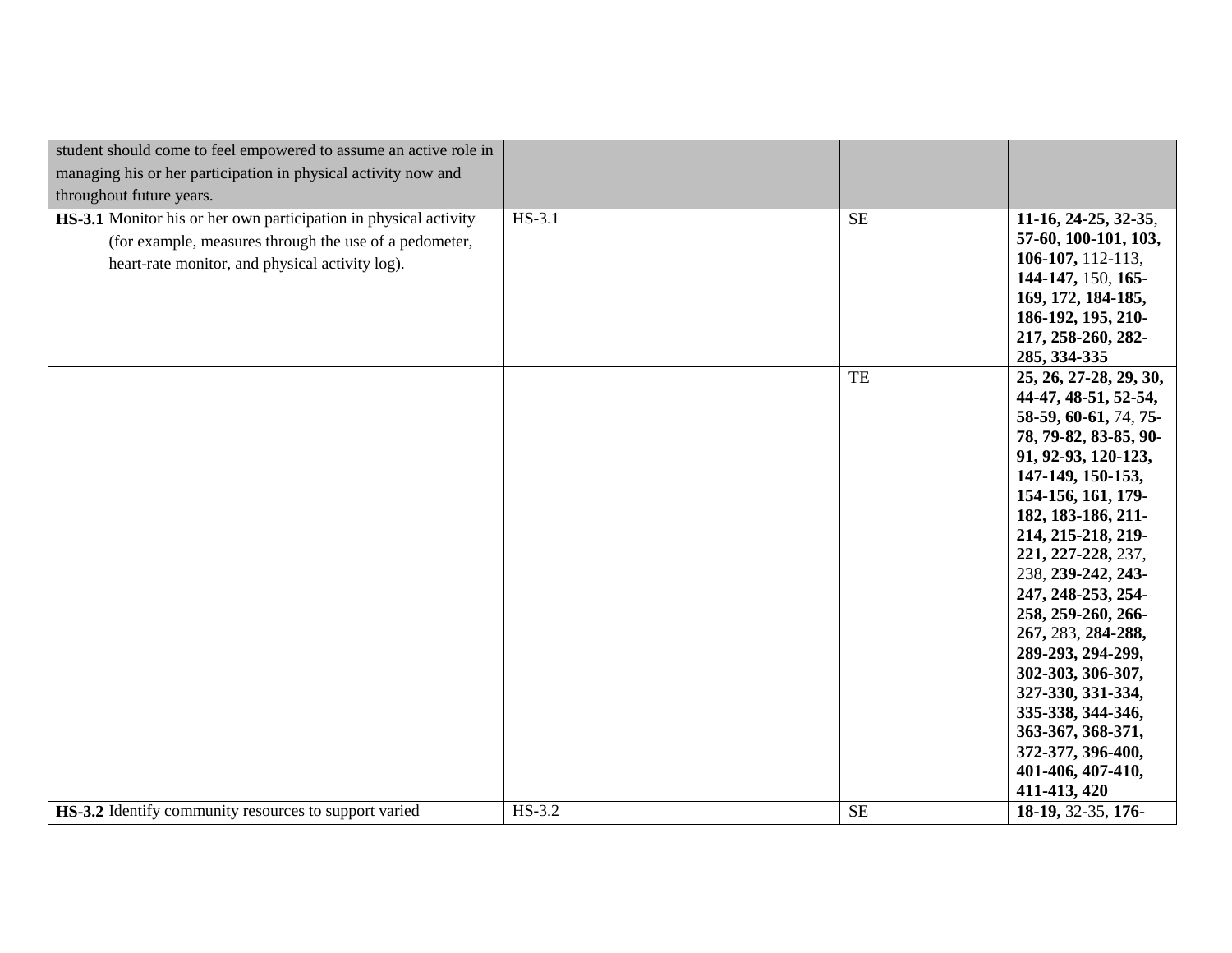| opportunities for participating in physical activity outside     |          |           | 183, 193-194, 269,    |
|------------------------------------------------------------------|----------|-----------|-----------------------|
| of physical education class (for example, researching            |          |           | 340-341, 425, 463-    |
| community resources and presenting this information to           |          |           | 464                   |
| the class).                                                      |          |           |                       |
|                                                                  |          | TE        | 5-8, 54, 119, 142,    |
|                                                                  |          |           | 221, 293, 299, 338,   |
|                                                                  |          |           | 362, 382, 410, 696,   |
|                                                                  |          |           | 699, 715, 720         |
| HS-3.3 Achieve the age- and gender-specific health-related       | $HS-3.3$ | SE        | 36, 37-42, 57-60, 69, |
| physical fitness standards defined by a state-approved           |          |           | 96-99, 102-103, 119-  |
| fitness assessment.                                              |          |           | 123, 139-142, 143,    |
|                                                                  |          |           | 160, 161-162, 163-    |
|                                                                  |          |           | 165, 204, 278, 327-   |
|                                                                  |          |           | 333, 342              |
|                                                                  |          | TE        | 41-43, 44-47, 48-51,  |
|                                                                  |          |           | 72-74, 75-78, 79-82,  |
|                                                                  |          |           | 120-123, 150-153,     |
|                                                                  |          |           | 154-156, 179-182,     |
|                                                                  |          |           | 187, 211-214, 215-    |
|                                                                  |          |           | 218, 219-221, 243-    |
|                                                                  |          |           | 247, 248-252, 254-    |
|                                                                  |          |           | 258, 261-262, 284-    |
|                                                                  |          |           | 287, 294-299, 327-    |
|                                                                  |          |           | 330, 363-367, 479-    |
|                                                                  |          |           | 481                   |
| HS-3.4 Implement a long-term personal fitness plan to improve or | HS-3.4   | <b>SE</b> | 36, 37-42, 43-47, 53- |
| maintain health-related physical fitness based on FITT           |          |           | 56, 61-64, 66, 67-68, |
| (frequency, intensity, type, and time) training principles.      |          |           | 94-99, 106-107, 119-  |
|                                                                  |          |           | 123, 144-147, 150,    |
|                                                                  |          |           | 186-192, 195, 218-    |
|                                                                  |          |           | 226, 241, 265-268,    |
|                                                                  |          |           | 270, 286-291, 299,    |
|                                                                  |          |           | 327-333, 342          |
|                                                                  |          | TE        | 72-74, 87-89, 90-91,  |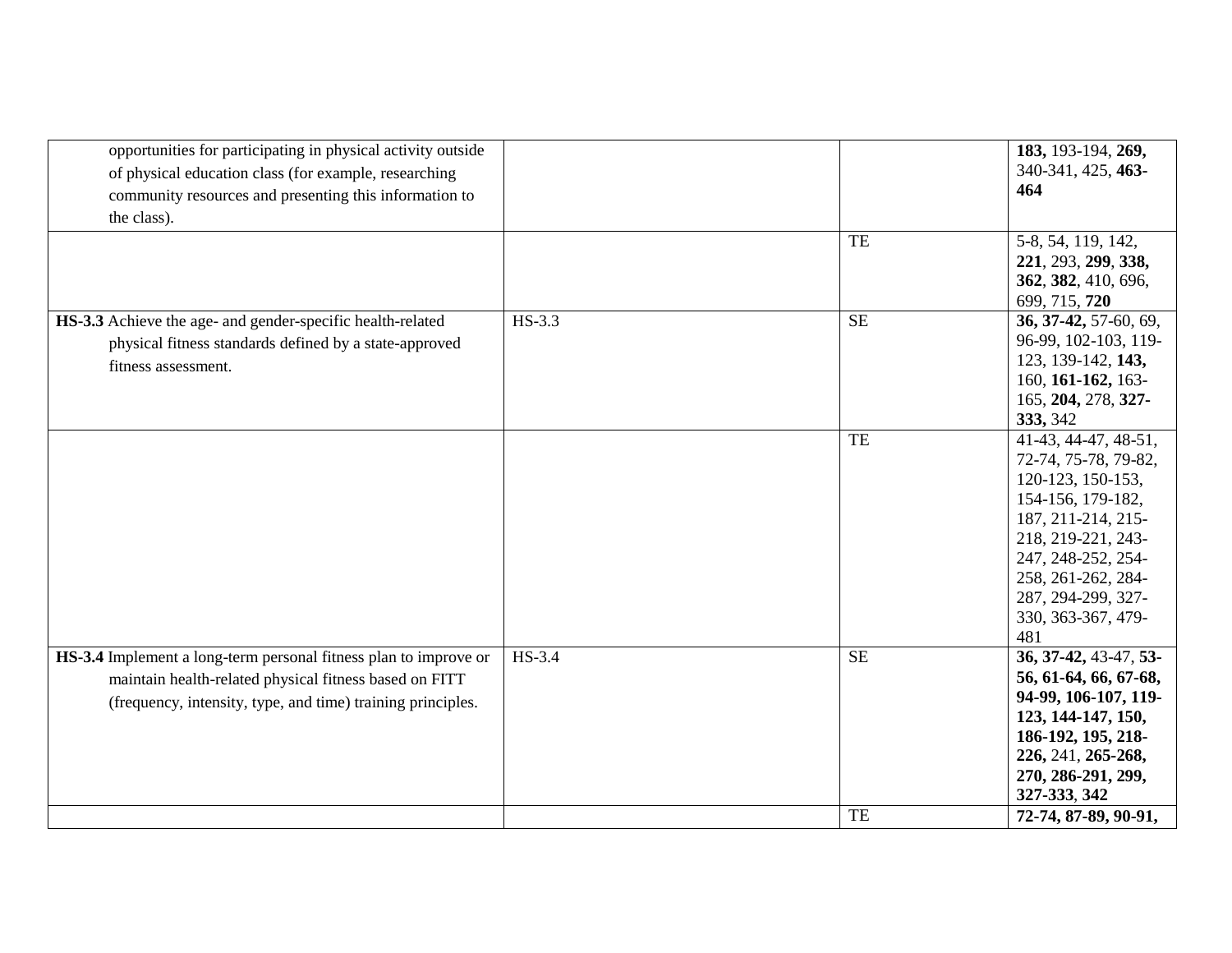|  | 92-93, 96, 97-98,  |
|--|--------------------|
|  | 140-142, 143-146,  |
|  | 154-156, 179-182,  |
|  | 189-190, 203-206,  |
|  | 207-210, 224-225,  |
|  | 230, 279-283, 302- |
|  | 303, 304-305, 309, |
|  | 335-338, 343, 344- |
|  | 347, 358-362, 372- |
|  | 377, 384-385, 387, |
|  | 396-400, 401-406,  |
|  | 415-417, 422, 469- |
|  | 472, 477-478, 482- |
|  | 484, 485-487, 492- |
|  | 493, 496, 512-514, |
|  | 584-586, 640-641   |

| <b>Standard 4: Affective Domain</b><br>The physically literate individual exhibits responsible personal and<br>social behavior that respects self and others in physical activity<br>settings.<br>The student should learn to demonstrate leadership by holding<br>him- or herself as well as others responsible for following safe<br>practices, rules, procedures, and etiquette in all physical activity<br>settings. The student should gain the ability to synthesize and<br>evaluate his or her knowledge regarding the role of physical<br>activity in a culturally diverse society. | <b>Benchmark</b> | Found In<br>(Specify Student)<br>Edition, Teacher's<br>Edition, or other) | <b>Location</b> (Please<br>provide page number,<br>plus other clarifying<br>info when needed) |
|---------------------------------------------------------------------------------------------------------------------------------------------------------------------------------------------------------------------------------------------------------------------------------------------------------------------------------------------------------------------------------------------------------------------------------------------------------------------------------------------------------------------------------------------------------------------------------------------|------------------|---------------------------------------------------------------------------|-----------------------------------------------------------------------------------------------|
| HS-4.1 Evaluate his or her own ability to work cooperatively<br>within a group to establish and achieve group goals in<br>competitive and cooperative settings (for example, a<br>student rates themselves according to Hellison's model of<br>Teaching Responsibility through Physical Activity levels).                                                                                                                                                                                                                                                                                   | $HS-4.1$         | <b>SE</b>                                                                 | 117-118, 193-194,<br>336, 338-339, 340-<br>341, 428, 434                                      |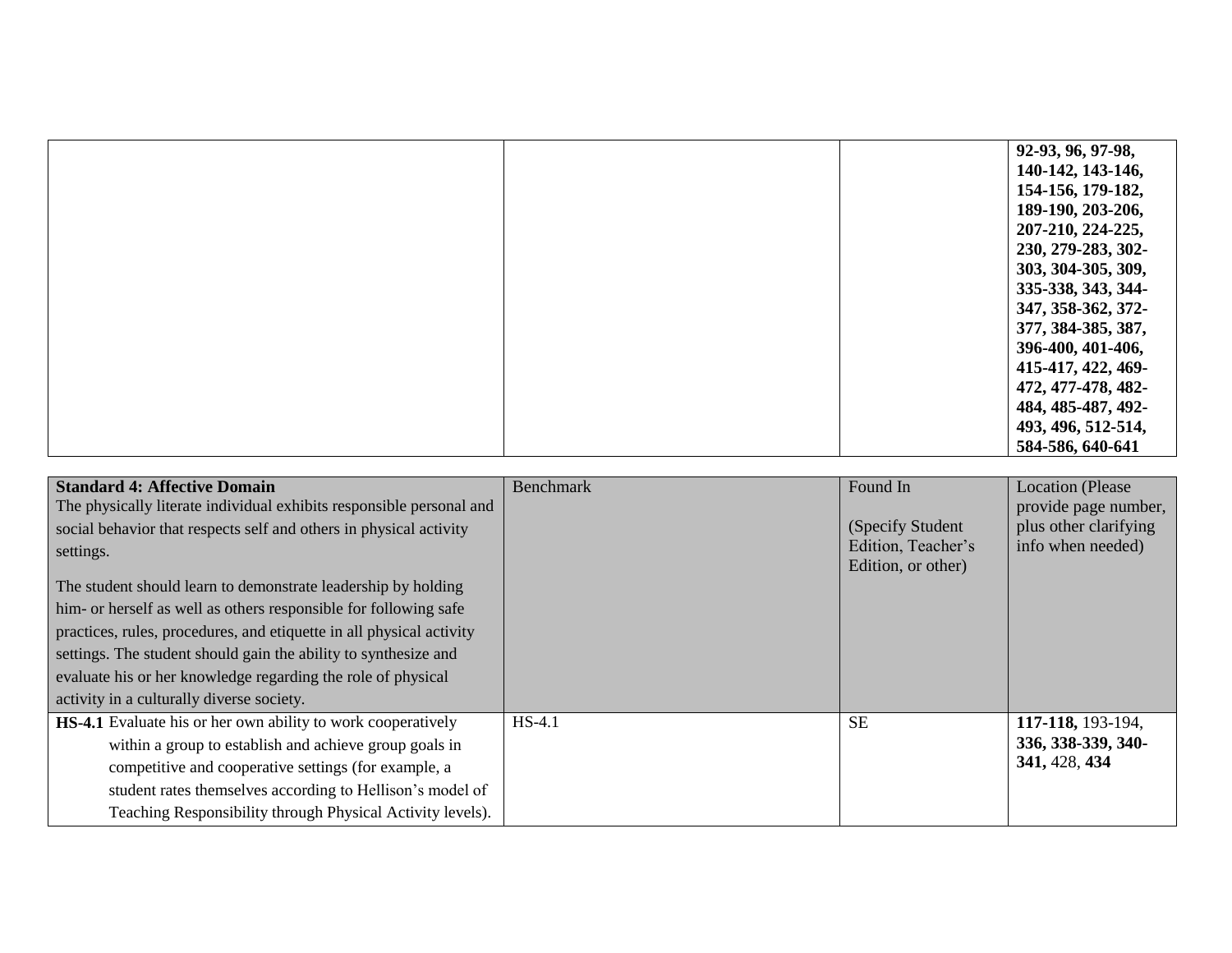|                                                                                                                                                                                                                                                      |          | TE        | 168-170, 175-178,<br>294-299, 473-476,                                                                                                                               |
|------------------------------------------------------------------------------------------------------------------------------------------------------------------------------------------------------------------------------------------------------|----------|-----------|----------------------------------------------------------------------------------------------------------------------------------------------------------------------|
|                                                                                                                                                                                                                                                      |          |           | 662-666, 667-669                                                                                                                                                     |
| <b>HS-4.2</b> Design and apply strategies for including persons of<br>diverse backgrounds and abilities in group physical-<br>activity settings (for example, invites less-skilled students<br>to participate in a warm-up activity prior to class). | $HS-4.2$ | <b>SE</b> | 5, 336, 338-339, 340-<br>341, 430-432, 434,<br>455-458, 459, 460,<br>461, 467                                                                                        |
|                                                                                                                                                                                                                                                      |          | TE        | 473-476, 488, 659-<br>661, 662-666, 667-<br>669, 685-690, 691-<br>693, 713-716, 717-<br>720, 725-727, 728-<br>721, 732, 736                                          |
| HS-4.3 Exhibit proper etiquette, respect for others and teamwork<br>while engaging in physical activity and/or social dance.                                                                                                                         | $HS-4.3$ | <b>SE</b> | 193-194, 340-341,<br>458-460, 467                                                                                                                                    |
|                                                                                                                                                                                                                                                      |          | TE        | 296-298, 473-476,<br>713-716, 717-720,<br>723-724, 725-727,<br>728-731, 732, 734,<br>736                                                                             |
| <b>HS-4.4</b> Apply best practices for participating safely in physical<br>activity, exercise and dance (for example, injury<br>prevention, proper alignment, hydration, use of equipment,<br>implementation of rules, sun protection).              | HS-4.4   | <b>SE</b> | $\overline{73}$ -79, 88-89, 124-<br>130, 186-188, 225,<br>227-240, 248-249,<br>250, 287-288, 408-<br>412, 414-417, 418                                               |
|                                                                                                                                                                                                                                                      |          | TE        | 109-112, 117-119,<br>127-128, 171-174,<br>183-186, 188, 276-<br>278, 279-283, 335-<br>338, 355-357, 368-<br>371, 372-377, 401-<br>406, 407-410, 411-<br>413, 613-616 |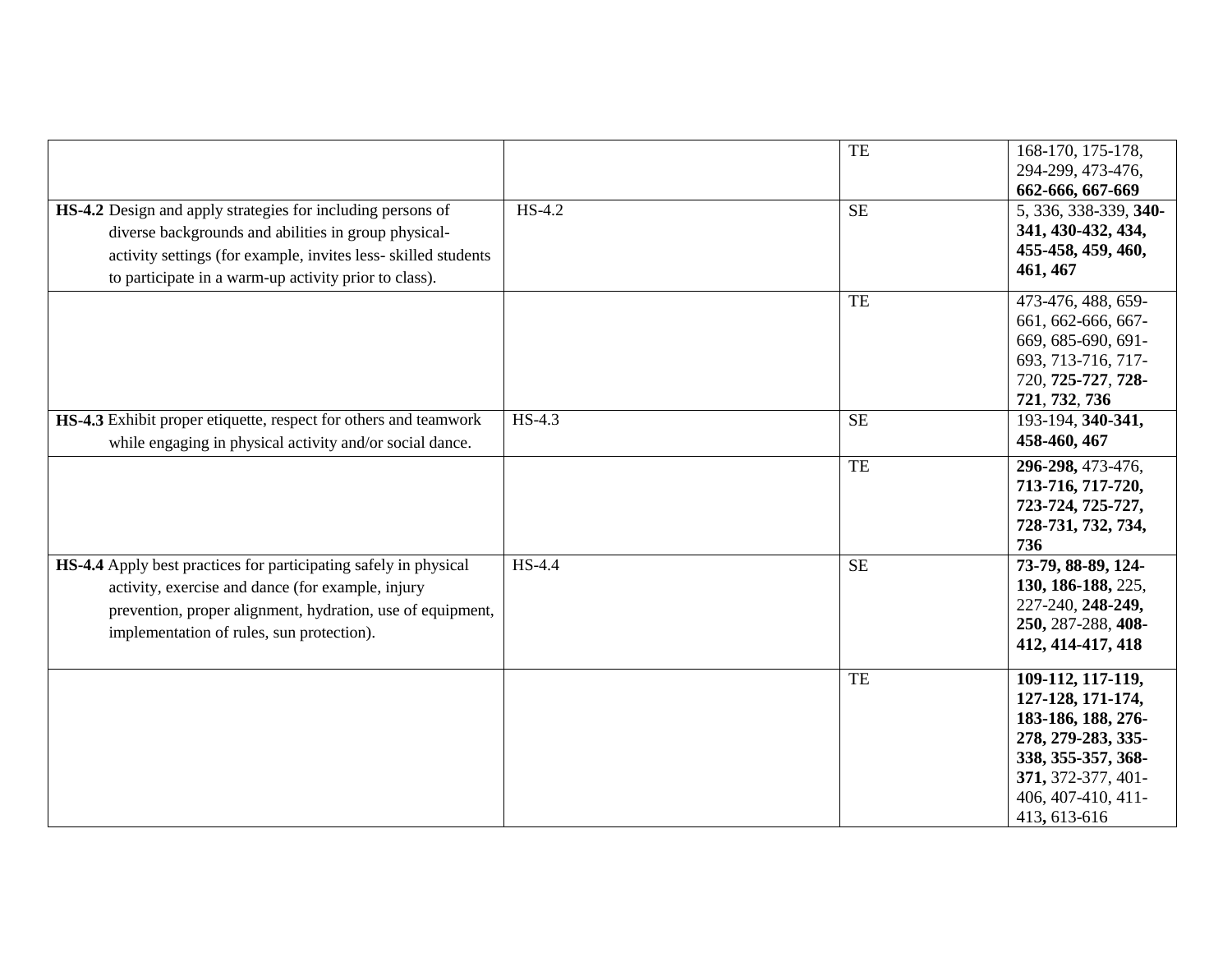| <b>Standard 5: Affective Domain</b><br>The physically literate individual demonstrates awareness that<br>physical activity provides the opportunity for health, enjoyment,<br>challenge, self-expression, and/or social interaction.                                                  | <b>Benchmark</b> | Found In<br>(Specify Student<br>Edition, Teacher's | <b>Location</b> (Please<br>provide page number,<br>plus other clarifying<br>info when needed)                                                                                            |
|---------------------------------------------------------------------------------------------------------------------------------------------------------------------------------------------------------------------------------------------------------------------------------------|------------------|----------------------------------------------------|------------------------------------------------------------------------------------------------------------------------------------------------------------------------------------------|
| The student should acquire the ability to experience satisfaction<br>and enjoyment while pursuing personal physical activity goals and<br>to recognize that physical activity can provide a positive<br>environment for social interaction.                                           |                  | Edition, or other)                                 |                                                                                                                                                                                          |
| <b>HS-5.1</b> Analyze the health benefits of various physical activities.                                                                                                                                                                                                             | $HS-5.1$         | <b>SE</b>                                          | 20-23, 31-35, 82-87,<br>90, 96-99, 137-142,<br>153-154, 162, 163-<br>164, 175-180, 181,<br>182-183, 184-185,<br>223, 227-240, 242,<br>251-257, 292-297,<br>328                           |
|                                                                                                                                                                                                                                                                                       |                  | TE                                                 | 9-12, 13-17, 18-21,<br>25, 26, 27-28, 29-30,<br>44-47, 52-56, 58-59,<br>124-127, 129-131,<br>158, 203-206, 235-<br>238, 274-278, 323-<br>326, 327-330, 372-<br>377, 392-395, 477-<br>478 |
| <b>HS-5.2</b> Examine how personal meanings derived from various<br>physical activities may change and influence an<br>individual's choices across the life span (for example,<br>reflects on possible reasons for choosing to participate in a<br>lifetime sport after high school). | $HS-5.2$         | <b>SE</b>                                          | 31-35, 43-47, 102-<br>105, 139-140, 144-<br>147, 175-180, 182-<br>183, 187-188, 286-<br>287, 322-323, 336,<br>338-339, 408-412,<br>414-417, 418, 425,                                    |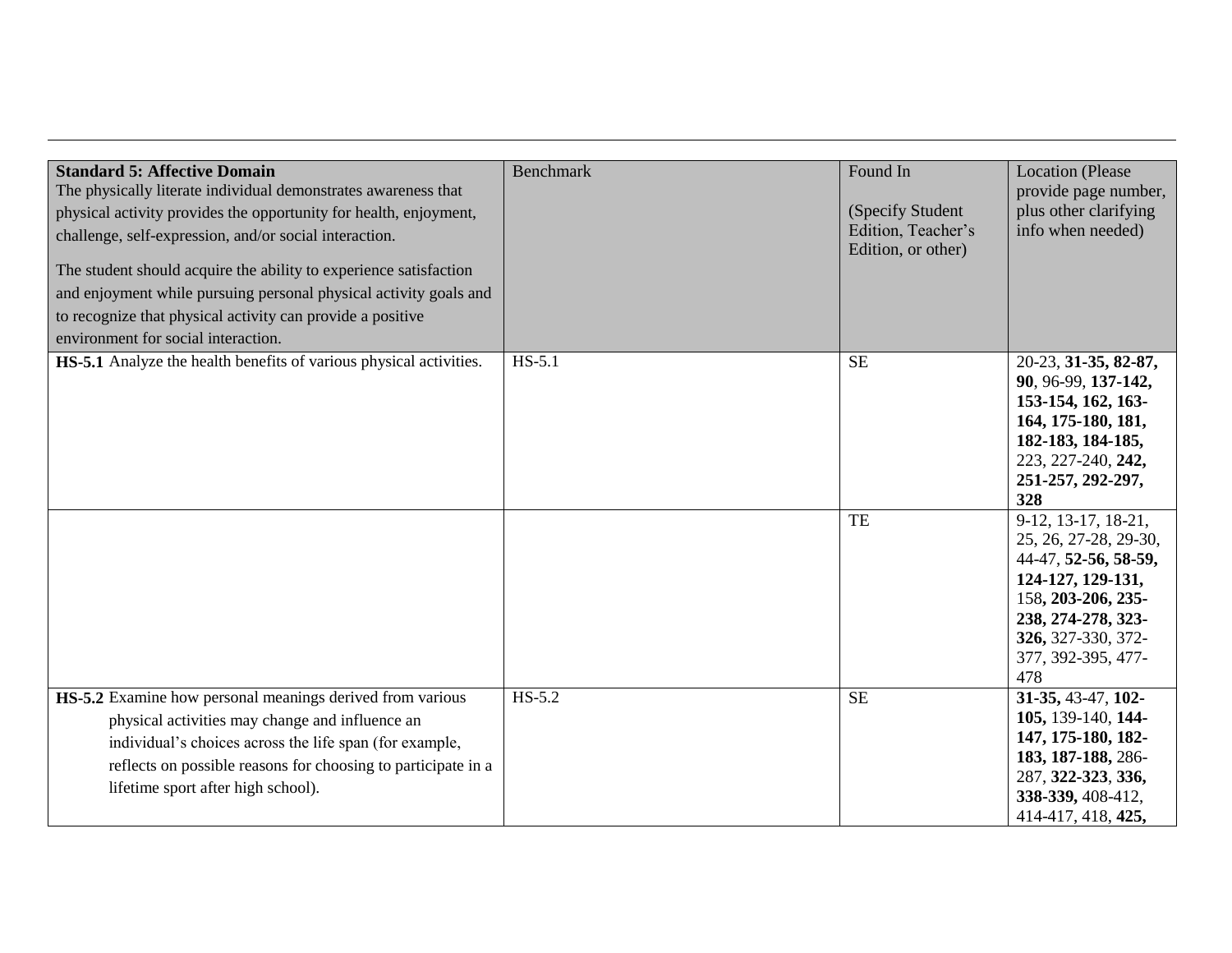|                                                                    |          |                        | 426-427, 450-451,      |
|--------------------------------------------------------------------|----------|------------------------|------------------------|
|                                                                    |          |                        | 464-467                |
|                                                                    |          | TE                     | 37-40, 41-43, 52-54,   |
|                                                                    |          |                        | 86, 178, 203-206,      |
|                                                                    |          |                        | 263-264, 294-299,      |
|                                                                    |          |                        | 327-330, 331-334,      |
|                                                                    |          |                        | 355-357, 366-367,      |
|                                                                    |          |                        | 392-395, 396-400,      |
|                                                                    |          |                        | 411-413, 473-476,      |
|                                                                    |          |                        | 617-620, 628-630,      |
|                                                                    |          |                        | 684, 713-716, 717-     |
|                                                                    |          |                        | 720                    |
| HS-5.3 Analyze the health benefit of various physical activities.  | $HS-5.3$ | $\overline{\text{SE}}$ | $20-23, 31-35, 82-87,$ |
|                                                                    |          |                        | 90, 96-99, 137-142,    |
|                                                                    |          |                        | 153-154, 162, 163-     |
|                                                                    |          |                        | 164, 175-180, 181,     |
|                                                                    |          |                        | 182-183, 184-185,      |
|                                                                    |          |                        | 223, 227-240, 242,     |
|                                                                    |          |                        | 251-257, 292-297,      |
|                                                                    |          |                        | 328                    |
|                                                                    |          | TE                     | 9-12, 13-17, 18-21,    |
|                                                                    |          |                        | 25, 26, 27-28, 29-30,  |
|                                                                    |          |                        | 44-47, 52-56, 58-59,   |
|                                                                    |          |                        | 124-127, 129-131,      |
|                                                                    |          |                        | 158, 203-206, 235-     |
|                                                                    |          |                        | 238, 274-278, 323-     |
|                                                                    |          |                        | 326, 327-330, 372-     |
|                                                                    |          |                        | 377, 392-395, 477-     |
|                                                                    |          |                        | 478                    |
| HS-5.4 Select and participate in physical activities or dance that | $HS-5.4$ | <b>SE</b>              | 175-180, 182-183,      |
| meet the need for self-expression and enjoyment.                   |          |                        | 187-192, 193-194,      |
|                                                                    |          |                        | 241, 464-467           |
|                                                                    |          | TE                     | 274-278, 284-288,      |
|                                                                    |          |                        | 294-299, 662-666,      |
|                                                                    |          |                        | 667-669, 691-693,      |